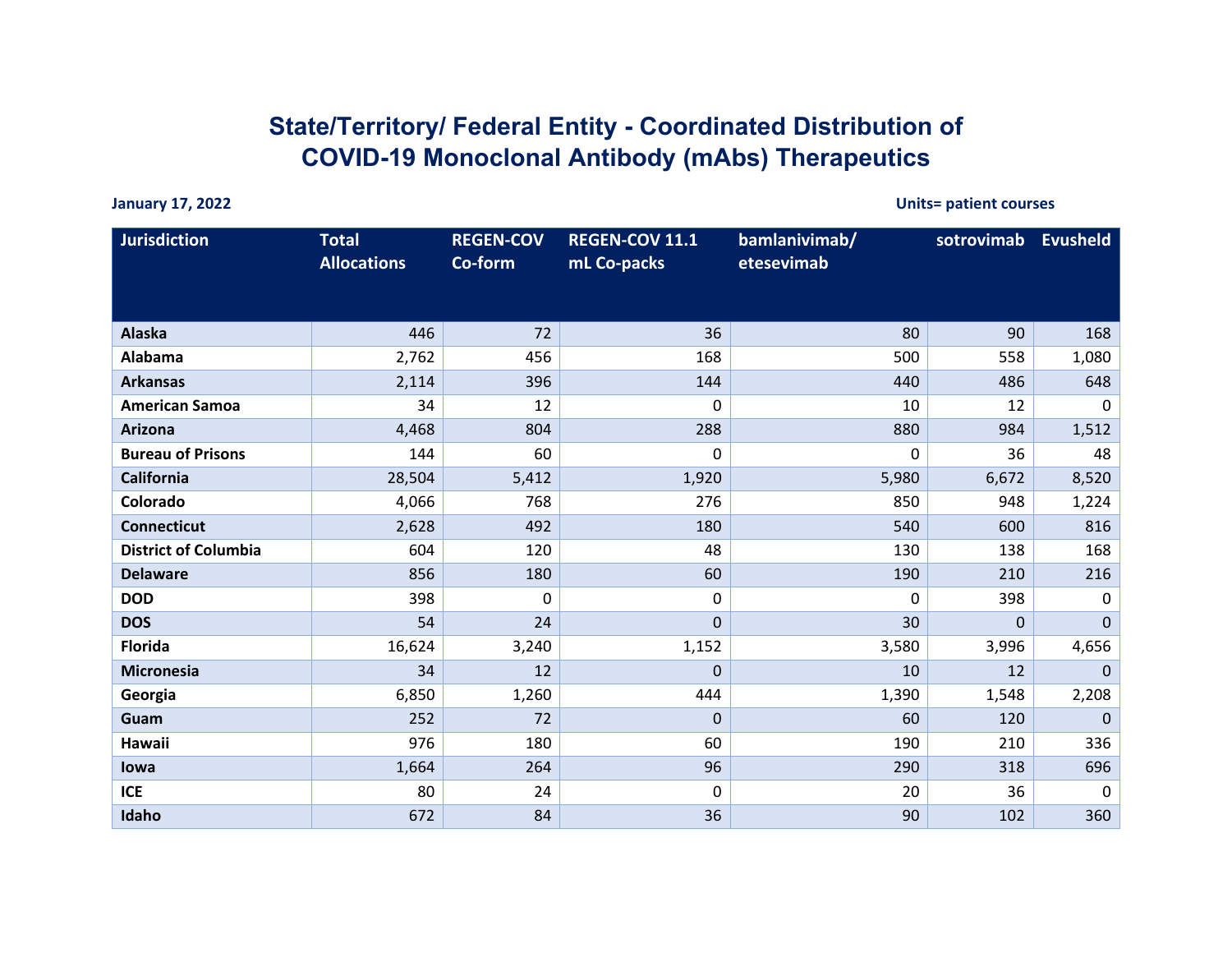| <b>Jurisdiction</b>             | <b>Total</b>       | <b>REGEN-COV</b> | <b>REGEN-COV 11.1</b> | bamlanivimab/ | sotrovimab | <b>Evusheld</b> |
|---------------------------------|--------------------|------------------|-----------------------|---------------|------------|-----------------|
|                                 | <b>Allocations</b> | Co-form          | mL Co-packs           | etesevimab    |            |                 |
|                                 |                    |                  |                       |               |            |                 |
| <b>IHS</b>                      | 2,100              | $\mathbf 0$      | $\mathbf 0$           | $\mathbf{0}$  | 1,500      | 600             |
| <b>Illinois</b>                 | 8,820              | 1,632            | 576                   | 1,800         | 2,004      | 2,808           |
| Indiana                         | 4,130              | 732              | 264                   | 800           | 894        | 1,440           |
| <b>Kansas</b>                   | 1,988              | 372              | 132                   | 410           | 450        | 624             |
| Kentucky                        | 2,620              | 444              | 156                   | 490           | 546        | 984             |
| Louisiana                       | 2,656              | 444              | 168                   | 490           | 546        | 1,008           |
| <b>Massachusetts</b>            | 5,512              | 1,068            | 384                   | 1,180         | 1,320      | 1,560           |
| <b>Maryland</b>                 | 3,778              | 672              | 240                   | 730           | 816        | 1,320           |
| <b>Maine</b>                    | 538                | 60               | 24                    | 70            | 72         | 312             |
| <b>Marshall Island</b>          | 34                 | 12               | $\mathbf{0}$          | 10            | 12         | $\mathbf{0}$    |
| Michigan                        | 5,842              | 984              | 348                   | 1,090         | 1,212      | 2,208           |
| <b>Minnesota</b>                | 2,984              | 480              | 180                   | 530           | 594        | 1,200           |
| <b>Missouri</b>                 | 3,654              | 624              | 228                   | 690           | 768        | 1,344           |
| <b>Northern Mariana Islands</b> | 366                | $\mathbf 0$      | 300                   | $\Omega$      | 66         | $\mathbf{0}$    |
| <b>Mississippi</b>              | 1,882              | 336              | 120                   | 370           | 408        | 648             |
| <b>Montana</b>                  | 500                | 72               | 24                    | 80            | 84         | 240             |
| <b>North Carolina</b>           | 6,936              | 1,272            | 456                   | 1,410         | 1,566      | 2,232           |
| <b>North Dakota</b>             | 458                | 84               | 36                    | 80            | 90         | 168             |
| Nebraska                        | 1,110              | 192              | 72                    | 210           | 228        | 408             |
| <b>New Hampshire</b>            | 856                | 144              | 60                    | 160           | 180        | 312             |
| <b>New Jersey</b>               | 7,374              | 1,464            | 516                   | 1,620         | 1,806      | 1,968           |
| <b>New Mexico</b>               | 1,192              | 204              | 72                    | 220           | 240        | 456             |
| Nevada                          | 1,752              | 300              | 108                   | 330           | 366        | 648             |
| <b>New York</b>                 | 17,096             | 3,444            | 1,224                 | 3,800         | 4,236      | 4,392           |
| Ohio                            | 6,916              | 1,176            | 420                   | 1,300         | 1,452      | 2,568           |
| <b>Oklahoma</b>                 | 2,312              | 396              | 144                   | 440           | 492        | 840             |